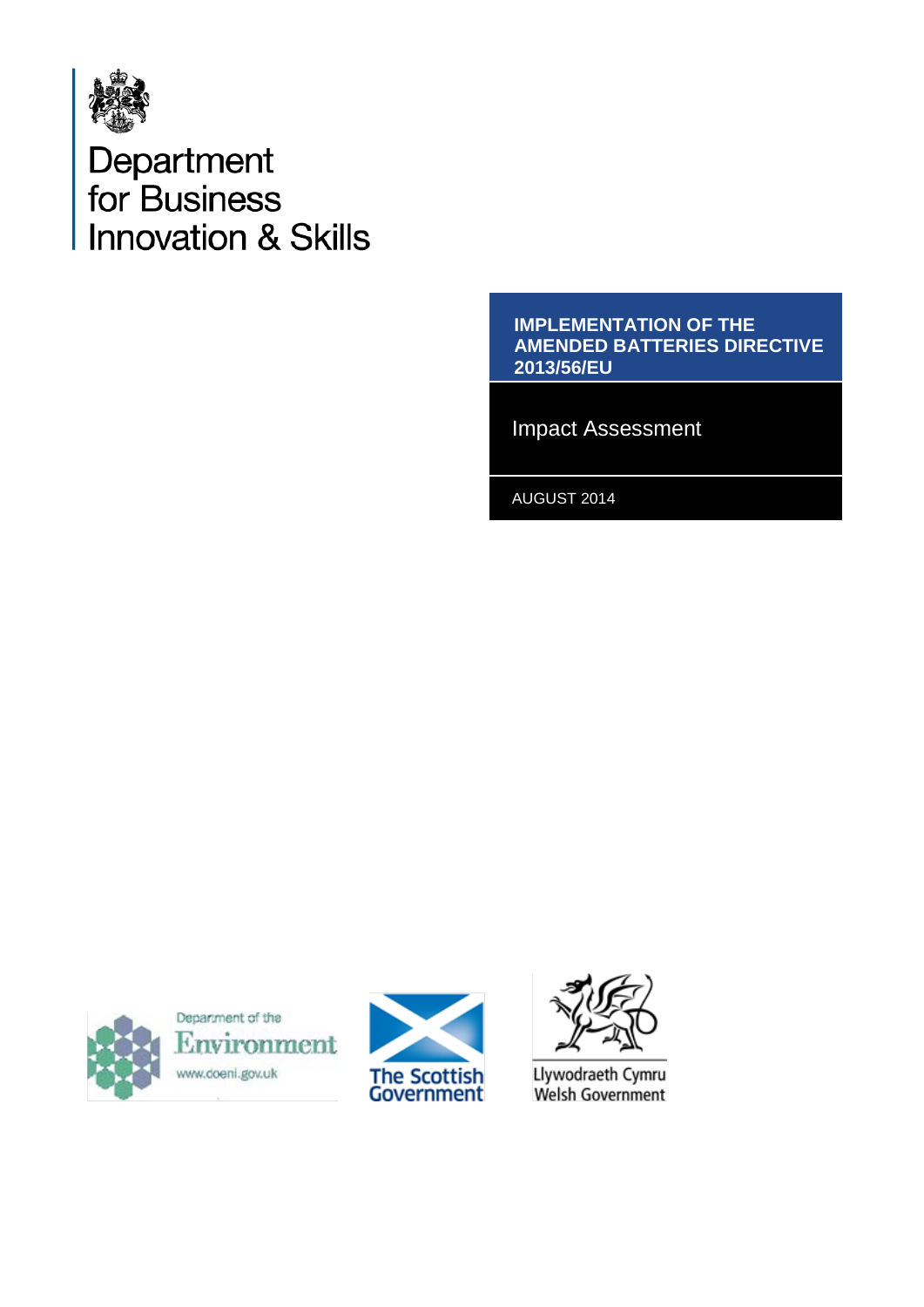| 1. Background to the UK Batteries and Accumulators (Placing on the Market) Regulations  6 |  |
|-------------------------------------------------------------------------------------------|--|
|                                                                                           |  |
|                                                                                           |  |
|                                                                                           |  |
|                                                                                           |  |
|                                                                                           |  |
|                                                                                           |  |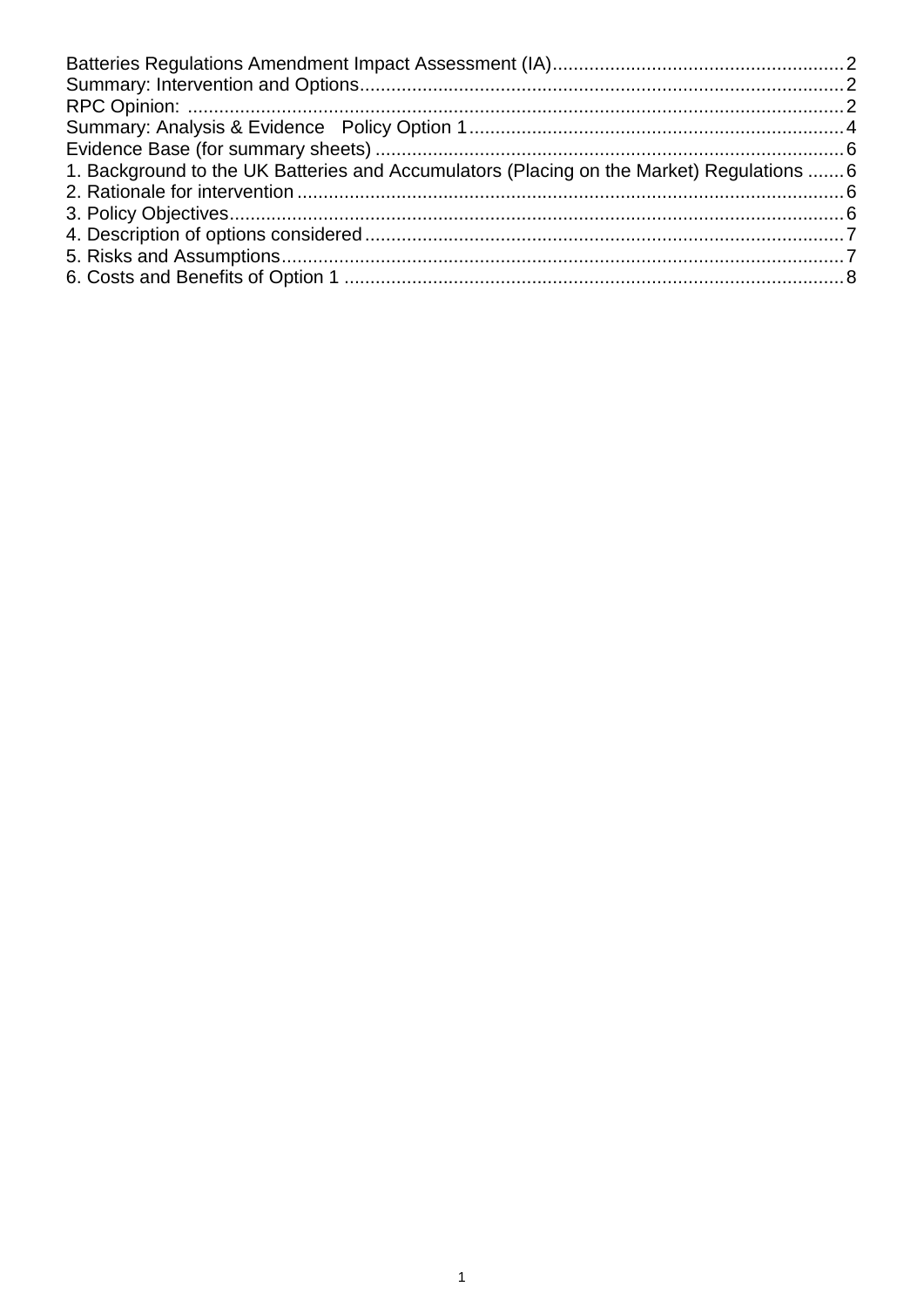<span id="page-2-1"></span>

| Lead department or agency:                                                       |                                             | Source of intervention: EU                                                                                                                                                                                                                                                                                                                                                                                                                                                                                                                                                                                                                                                                                                                                                                                                                                                                                                                                                                                                                     |                                        |                                          |  |  |
|----------------------------------------------------------------------------------|---------------------------------------------|------------------------------------------------------------------------------------------------------------------------------------------------------------------------------------------------------------------------------------------------------------------------------------------------------------------------------------------------------------------------------------------------------------------------------------------------------------------------------------------------------------------------------------------------------------------------------------------------------------------------------------------------------------------------------------------------------------------------------------------------------------------------------------------------------------------------------------------------------------------------------------------------------------------------------------------------------------------------------------------------------------------------------------------------|----------------------------------------|------------------------------------------|--|--|
|                                                                                  |                                             |                                                                                                                                                                                                                                                                                                                                                                                                                                                                                                                                                                                                                                                                                                                                                                                                                                                                                                                                                                                                                                                | Type of measure: Secondary legislation |                                          |  |  |
| Department for Business, Innovation and Skills<br>Other departments or agencies: |                                             | <b>Contact for enquiries:</b>                                                                                                                                                                                                                                                                                                                                                                                                                                                                                                                                                                                                                                                                                                                                                                                                                                                                                                                                                                                                                  |                                        |                                          |  |  |
|                                                                                  |                                             |                                                                                                                                                                                                                                                                                                                                                                                                                                                                                                                                                                                                                                                                                                                                                                                                                                                                                                                                                                                                                                                | Grahame Dovey 020 7215 6187            |                                          |  |  |
| <b>Summary: Intervention and Options</b>                                         |                                             |                                                                                                                                                                                                                                                                                                                                                                                                                                                                                                                                                                                                                                                                                                                                                                                                                                                                                                                                                                                                                                                | <b>RPC Opinion: RPC Opinion Status</b> |                                          |  |  |
|                                                                                  |                                             | Cost of Preferred (or more likely) Option                                                                                                                                                                                                                                                                                                                                                                                                                                                                                                                                                                                                                                                                                                                                                                                                                                                                                                                                                                                                      |                                        |                                          |  |  |
| <b>Total Net Present</b><br>Value                                                | <b>Business Net</b><br><b>Present Value</b> | Net cost to business per<br>year (EANCB on 2009 prices)                                                                                                                                                                                                                                                                                                                                                                                                                                                                                                                                                                                                                                                                                                                                                                                                                                                                                                                                                                                        | Two-Out?                               | In scope of One-In, Measure qualifies as |  |  |
| $-E0.1m$                                                                         | $-E0.1m$                                    | £0m                                                                                                                                                                                                                                                                                                                                                                                                                                                                                                                                                                                                                                                                                                                                                                                                                                                                                                                                                                                                                                            | <b>No</b>                              |                                          |  |  |
|                                                                                  |                                             | What is the problem under consideration? Why is government intervention necessary?                                                                                                                                                                                                                                                                                                                                                                                                                                                                                                                                                                                                                                                                                                                                                                                                                                                                                                                                                             |                                        |                                          |  |  |
| chemistries are available.                                                       |                                             | The Batteries Directive 2013/56/EU amends Directive 2006/66/EC removing exemptions concerning<br>placing on the market of portable batteries and accumulators containing cadmium for use in cordless power<br>tools (CPTs), and of button cells with low mercury content.<br>Currently the exemptions mean the negative externality of adverse health effects are not taken into account<br>by firms producing and selling cadmium and mercury batteries. The materials used in the batteries of CPTs,<br>such as cadmium and mercury, are both carcinogenic and highly toxic. In both cases, alternative, safer<br>This is a single market measure and as such falls within the competency of the EU Commission. UK<br>Government intervention was necessary during negotiations to achieve a UK friendly outcome. UK<br>Government action is necessary now to ensure timely and accurate transposition of the Directive to ensure<br>that UK business is not disadvantaged and that HMG is not subject to Commission infraction proceedings. |                                        |                                          |  |  |
| What are the policy objectives and the intended effects?                         |                                             |                                                                                                                                                                                                                                                                                                                                                                                                                                                                                                                                                                                                                                                                                                                                                                                                                                                                                                                                                                                                                                                |                                        |                                          |  |  |
| products.                                                                        | environment through landfill.               | To remove the cadmium and mercury exemptions over a reasonable period of time (From 31)<br>December 2016 and 31 October 2015 respectively).<br>To diminish the amount of NiCd batteries in household waste which are released into the<br>To help reduce the risk of mercury polluting the environment.<br>To increase competition and consumer choice by enabling consumers to go to independent qualified<br>professionals, not exclusively those representing the manufacturers, for replacement of batteries in                                                                                                                                                                                                                                                                                                                                                                                                                                                                                                                            |                                        |                                          |  |  |

## <span id="page-2-0"></span>**Batteries Regulations Amendment**

**IA No:** 

**Title:**

**Lead de** 

ֺֺ

## Impact Assessment (IA)

**Date:**

**Stage:** Consultation

<span id="page-2-2"></span>**Source of intervention:** EU

2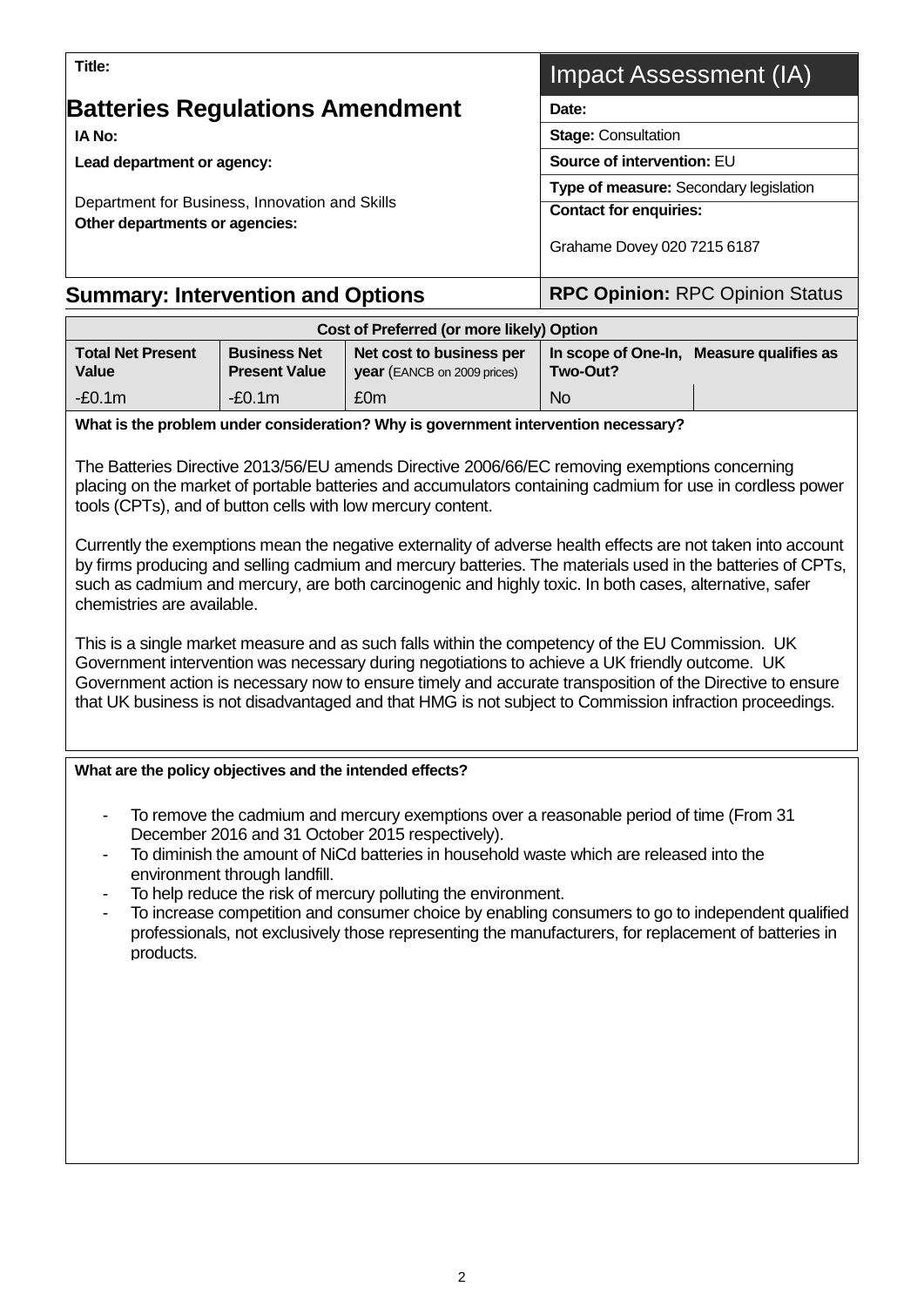| What policy options have been considered, including any alternatives to regulation? Please justify preferred<br>option (further details in Evidence Base)                                                                                                                                           |                     |                    |                            |                      |              |  |
|-----------------------------------------------------------------------------------------------------------------------------------------------------------------------------------------------------------------------------------------------------------------------------------------------------|---------------------|--------------------|----------------------------|----------------------|--------------|--|
| The Amendment to the Batteries Directive concerns single market provisions of the original Batteries<br>Directive. As such the UK is obliged to introduce transposing legislation to ensure the single market<br>operates in this area. The Directive does not allow for a non-regulatory approach. |                     |                    |                            |                      |              |  |
| Will the policy be reviewed? Yes If applicable, set review date: 2017                                                                                                                                                                                                                               |                     |                    |                            |                      |              |  |
| Does implementation go beyond minimum EU requirements?                                                                                                                                                                                                                                              |                     |                    | N <sub>o</sub>             |                      |              |  |
| Are any of these organisations in scope? If Micros not<br>exempted set out reason in Evidence Base.                                                                                                                                                                                                 | <b>Micro</b><br>Yes | < 20<br><b>Yes</b> | <b>Small</b><br><b>Yes</b> | <b>Medium</b><br>Yes | Large<br>Yes |  |
| What is the CO <sub>2</sub> equivalent change in greenhouse gas emissions?<br>(Million tonnes CO <sub>2</sub> equivalent)                                                                                                                                                                           |                     |                    | Traded:                    |                      | Non-traded:  |  |
| I have read the Impact Assessment and I am satisfied that, given the available evidence, it represents a<br>reasonable view of the likely costs, benefits and impact of the leading options.                                                                                                        |                     |                    |                            |                      |              |  |

Signed by the responsible SELECT SIGNATORY: \_\_\_\_\_\_\_\_\_\_\_\_\_\_\_\_\_\_\_\_\_\_\_\_\_\_\_\_\_\_Date: \_\_\_\_\_\_\_\_\_\_\_\_\_\_\_\_\_\_\_\_\_\_\_\_\_\_\_\_\_\_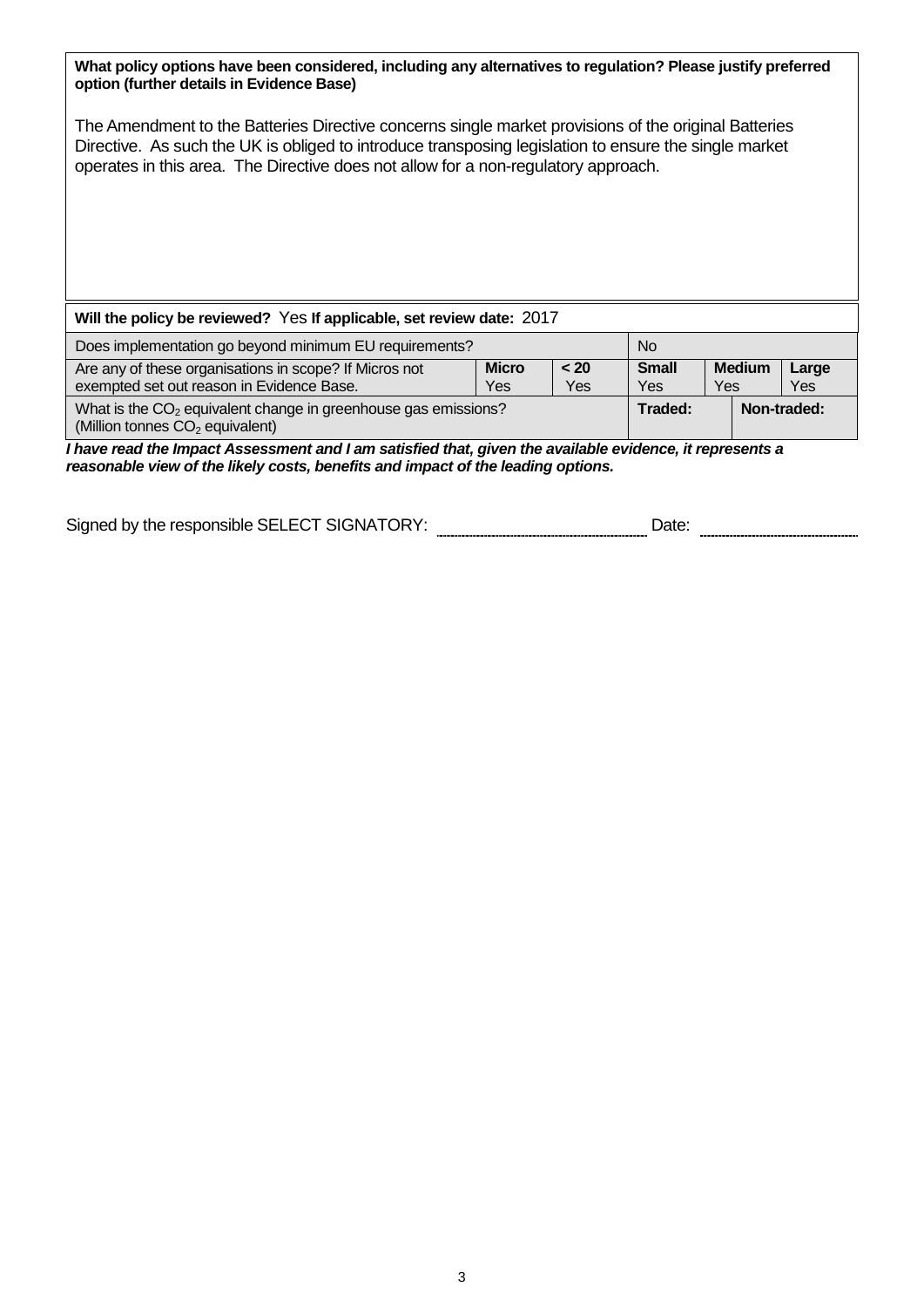## <span id="page-4-0"></span>**Summary: Analysis & Evidence Policy Option 1**

**Description: Transpose the EU legislation removing Nickel Cadmium and Mercury batteries in markets where they were previously exempt**

#### **FULL ECONOMIC ASSESSMENT**

| <b>Price Base</b><br><b>PV Base</b>                                                                                                                                                                                                                                                                                                                                                                                                                                                                                                                                                                                                                                                           |                  | <b>Time Period</b> |                                             | Net Benefit (Present Value (PV)) (£m) |                                                              |                                                              |                                         |  |  |  |                                      |
|-----------------------------------------------------------------------------------------------------------------------------------------------------------------------------------------------------------------------------------------------------------------------------------------------------------------------------------------------------------------------------------------------------------------------------------------------------------------------------------------------------------------------------------------------------------------------------------------------------------------------------------------------------------------------------------------------|------------------|--------------------|---------------------------------------------|---------------------------------------|--------------------------------------------------------------|--------------------------------------------------------------|-----------------------------------------|--|--|--|--------------------------------------|
| <b>Year 2014</b>                                                                                                                                                                                                                                                                                                                                                                                                                                                                                                                                                                                                                                                                              | <b>Year 2014</b> |                    | Years 10                                    | Low: -£0.1m                           | <b>High: -£0.1m</b>                                          |                                                              | Best Estimate: -£0.1m                   |  |  |  |                                      |
| COSTS (£m)                                                                                                                                                                                                                                                                                                                                                                                                                                                                                                                                                                                                                                                                                    |                  |                    | <b>Total Transition</b><br>(Constant Price) | Years                                 | <b>Average Annual</b><br>(excl. Transition) (Constant Price) |                                                              |                                         |  |  |  | <b>Total Cost</b><br>(Present Value) |
| Low                                                                                                                                                                                                                                                                                                                                                                                                                                                                                                                                                                                                                                                                                           |                  |                    | £0.1 <sub>m</sub>                           |                                       | £0.                                                          |                                                              | £0.1m                                   |  |  |  |                                      |
| <b>High</b>                                                                                                                                                                                                                                                                                                                                                                                                                                                                                                                                                                                                                                                                                   |                  |                    | £0.1m                                       | 1                                     | £0                                                           |                                                              | £0.1m                                   |  |  |  |                                      |
| <b>Best Estimate</b>                                                                                                                                                                                                                                                                                                                                                                                                                                                                                                                                                                                                                                                                          |                  |                    | £0.1m                                       |                                       |                                                              | £0                                                           | £0.1m                                   |  |  |  |                                      |
| Description and scale of key monetised costs by 'main affected groups'<br>Familiarisation costs are estimated at £130,000 assuming 5,000 managers within business have to<br>familiarise themselves with the legislation.                                                                                                                                                                                                                                                                                                                                                                                                                                                                     |                  |                    |                                             |                                       |                                                              |                                                              |                                         |  |  |  |                                      |
| Other key non-monetised costs by 'main affected groups'<br>There may be costs to companies recycling Nickel Cadmium, however the evidence presented so far does<br>not suggest these will be significant. There may also be a cost to consumers from the increased price of<br>substitutes for the banned batteries. However, the EU Impact Assessment and industry associations have<br>suggested these costs will be minimal due to the small price differential and the small and diminishing<br>market share of the banned batteries.                                                                                                                                                     |                  |                    |                                             |                                       |                                                              |                                                              |                                         |  |  |  |                                      |
| <b>BENEFITS (£m)</b>                                                                                                                                                                                                                                                                                                                                                                                                                                                                                                                                                                                                                                                                          |                  |                    | <b>Total Transition</b><br>(Constant Price) | Years                                 |                                                              | <b>Average Annual</b><br>(excl. Transition) (Constant Price) | <b>Total Benefit</b><br>(Present Value) |  |  |  |                                      |
| Low                                                                                                                                                                                                                                                                                                                                                                                                                                                                                                                                                                                                                                                                                           |                  |                    |                                             |                                       |                                                              |                                                              |                                         |  |  |  |                                      |
| High                                                                                                                                                                                                                                                                                                                                                                                                                                                                                                                                                                                                                                                                                          |                  |                    |                                             |                                       |                                                              |                                                              |                                         |  |  |  |                                      |
| <b>Best Estimate</b>                                                                                                                                                                                                                                                                                                                                                                                                                                                                                                                                                                                                                                                                          |                  |                    |                                             |                                       |                                                              |                                                              |                                         |  |  |  |                                      |
| Description and scale of key monetised benefits by 'main affected groups'                                                                                                                                                                                                                                                                                                                                                                                                                                                                                                                                                                                                                     |                  |                    |                                             |                                       |                                                              |                                                              |                                         |  |  |  |                                      |
| Other key non-monetised benefits by 'main affected groups'<br>The main non-monetised benefit is the reduced risk to human health associated with the banned battery<br>chemistries when they are released into the environment through leachate emissions from landfill and<br>incineration residue. Both Nickel cadmium and Mercury are classified as hazardous to human health. <sup>1</sup> For<br>example Cadmium released in water impacts human health by increasing morbidity in the total human<br>population. Mercury is toxic through inhalation and associated with numerous health risks from cumulative<br>exposure.<br>Key assumptions/sensitivities/risks<br>Discount rate (%) |                  |                    |                                             |                                       |                                                              |                                                              |                                         |  |  |  |                                      |
|                                                                                                                                                                                                                                                                                                                                                                                                                                                                                                                                                                                                                                                                                               |                  |                    |                                             |                                       |                                                              |                                                              |                                         |  |  |  |                                      |

**BUSINESS ASSESSMENT (Option 1)**

 $\overline{a}$ 

Direct impact on business (Equivalent Annual) £m: **In scope of OITO?** Measure qualifies as

<span id="page-4-1"></span> $1$  See EC 'Directive of the European Parliament and the Council on batteries and accumulators and spent batteries and accumulators: Extended Impact Assessment' 2003, available at: http://ec.europa.eu/environment/waste/batteries/pdf/exten\_impact\_assessment.pdf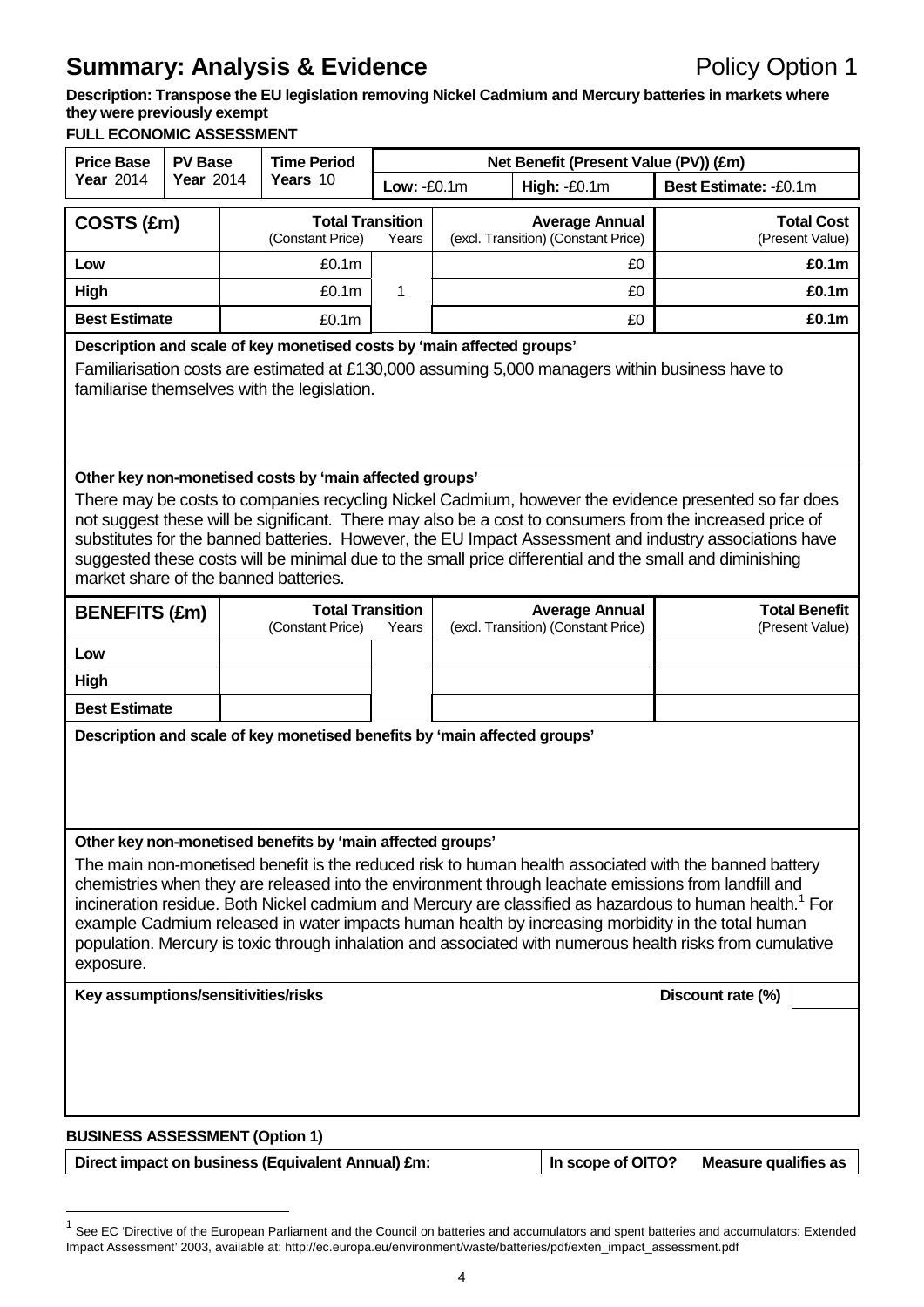| 112<br>___ | Costs: | <b>Benetits:</b> | Net. | 'es/No | $\sim$ 1<br>IN/<br>: cost<br>′ero<br>net<br>) l |
|------------|--------|------------------|------|--------|-------------------------------------------------|
|------------|--------|------------------|------|--------|-------------------------------------------------|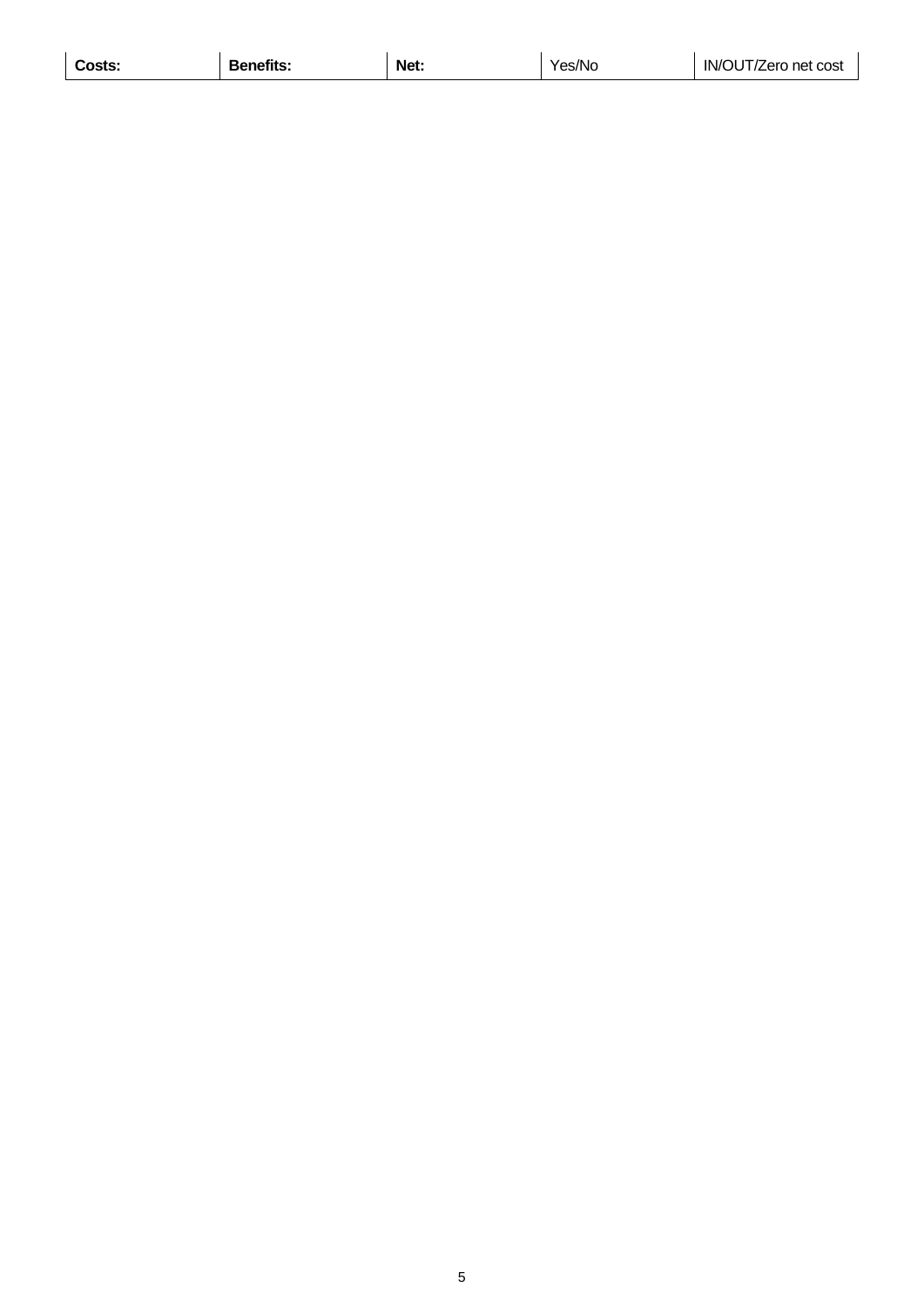### <span id="page-6-0"></span>**Evidence Base (for summary sheets)**

## <span id="page-6-1"></span>**1. Background to the UK Batteries and Accumulators (Placing on the Market) Regulations**

1.1 The Batteries and Accumulators (Placing on the Market) Regulations 2008 set out the technical requirements for new batteries that are placed on the market. They control the use of mercury and cadmium in batteries; ensure that batteries are marked appropriately and that they can be readily removed from appliances for end of life disposal. The Regulations apply to all types of batteries and they place legal obligations on:

- producers of batteries and products that contain batteries
- distributors (retailers) of batteries

1.2 The requirements apply to all businesses irrespective of size. The regulations also reduce consumer choice by restricting products but protect consumers, of batteries or otherwise, from the harmful effects of carcinogens and highly toxic materials.

1.3 The Regulations ban placing batteries containing more than the permitted levels of cadmium and mercury on the market, controls the marking of batteries and sets design requirements on producers of electrical and electronic equipment that contain batteries.

## <span id="page-6-2"></span>**2. Rationale for intervention**

2.1 The EU Batteries Directive has been amended to ban the use of cadmium in batteries for cordless power tools from 31 December 2016. It also prohibits battery button cells containing mercury from 1 October 2015. Batteries placed on the market before the bans come into place can still be sold until stocks run out.

2.2 This is a single market measure and as such falls within the competency of the EU Commission. UK government intervention was necessary during negotiations to achieve a UK friendly outcome. UK government action is necessary now to ensure timely and accurate transposition of the Directive to ensure that UK business is not disadvantaged and that HMG is not subject to Commission infraction proceedings.

2.3 The ban on mercury button cells is in line with the undertaking made by the UN Environment Programme in January 2013, to a ban on most uses of mercury by 2020 (the Minamata Convention).

We are required to implement the changes to the Directive by 1 July 2015.

## <span id="page-6-3"></span>**3. Policy Objectives**

- 3.1 There are 3 key objectives
	- o To ensure the eventual removal from the market of NiCd batteries for use in cordless power tools
	- o To prohibit the marketing of mercury button cells.
	- o To ensure that where batteries and accumulators cannot be readily removed by the end-user, manufacturers should design appliances in such a way that they can be readily removed by qualified professionals that are independent of the manufacturer.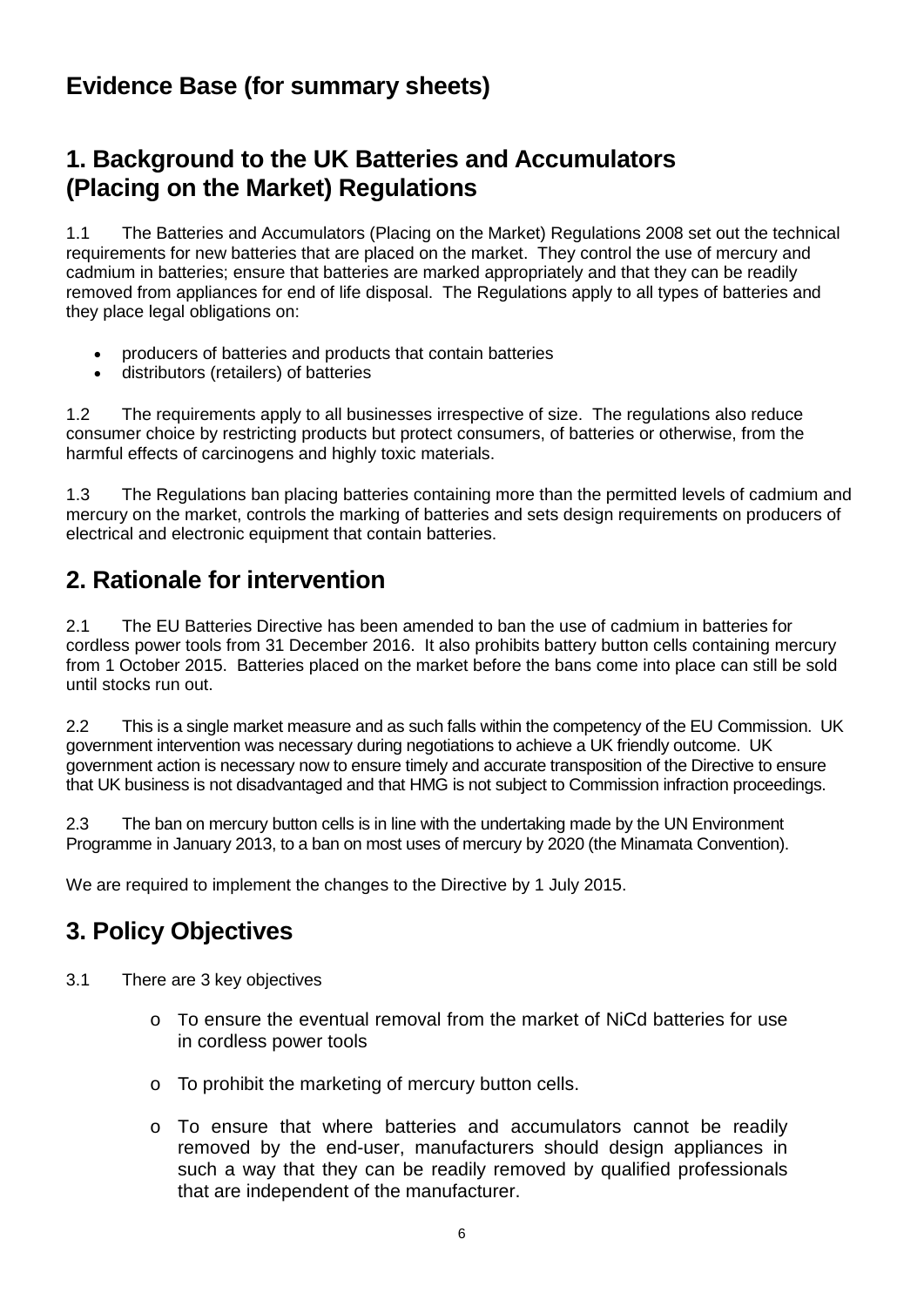## <span id="page-7-0"></span>**4. Description of options considered**

4.1 "**Do Nothing" –** This was not extensively explored as an option as we are legally obliged under EU law to transpose the Directive. We would also be putting UK business at a competitive disadvantage creating uncertainty and an unlevel playing field.

4.2 **Introduce amended Batteries Regulations through copy out -** In transposing the amended Directive, we don't intend to go further than implementing its minimum requirements, e.g. by extending the scope beyond what is required in order to minimise the possibility of a differing interpretation of the Directive.

4.3 **Go beyond EU regulations –** There is no scope to go beyond the EU Directive as this is a single market Directive and any attempt to do so would result in infraction proceedings being taken against the UK.

## <span id="page-7-1"></span>**5. Risks and Assumptions**

*There will be a negligible impact on UK manufacturers*

5.1 There is no manufacture of nickel cadmium (NiCd) cordless power tool (CPT) batteries or button cells containing mercury in the UK meaning no direct impact to manufacturers.

*Recycling of nickel cadmium batteries is predominantly exported*

5.2 There may be a small impact on the collection/recycling facilities that presently gain from material revenues of waste NiCd batteries which generally have a higher residual value than the alternative battery types. However, all of these types of batteries are exported from the UK for recycling elsewhere in Europe. There could be an impact on UK collection schemes as fewer NiCd batteries from power tools will become waste. It is suspected that there will be a lag from the ban on the sale of new batteries, coupled with effects of stockpiling, until they disappear, as it will take several years before batteries sold in, say, 2016 come to the end of their life. Again, given the timescales involved it is assumed that industry has adequate time to, if necessary, adapt their facilities to deal with the change. Indeed one would assume that the majority of equipment that up to 2016 is sold with a NiCd battery will still be sold, but with another battery chemistry in place of the NiCd. Thus one would not necessarily expect to see a reduction in overall waste battery arising, or even a reduction in new batteries being put on the market – although the mix of the chemistries will change.

5.3 Nicd batteries are now very expensive to recycle – the cost having more than doubled in the course of 2013. Therefore there is a risk of unscrupulous people hiding NiCd in other chemistries, or dumping them to avoid a high cost.

*The substitute for Nickel Cadmium batteries will be less harmful, giving a net health improvement to consumers*

5.4 Some stakeholders have expressed concerns about the high level toxicity of the materials used in one of the cadmium-free technologies (NiMH) and claim that a cadmium ban could lead to even more harmful materials entering the market than is currently the case with NiCd batteries because alternative batteries do not last as long and are less easily recycled.

5.5 However the EPTA disagree as safety and quality tests are typically performed by their members (or their sub-contractors) on cells and battery packs and design safety features into their batteries. Their view is supported by the Targeted Risk Assessment Report (TRAR) on the use of Cadmium in batteries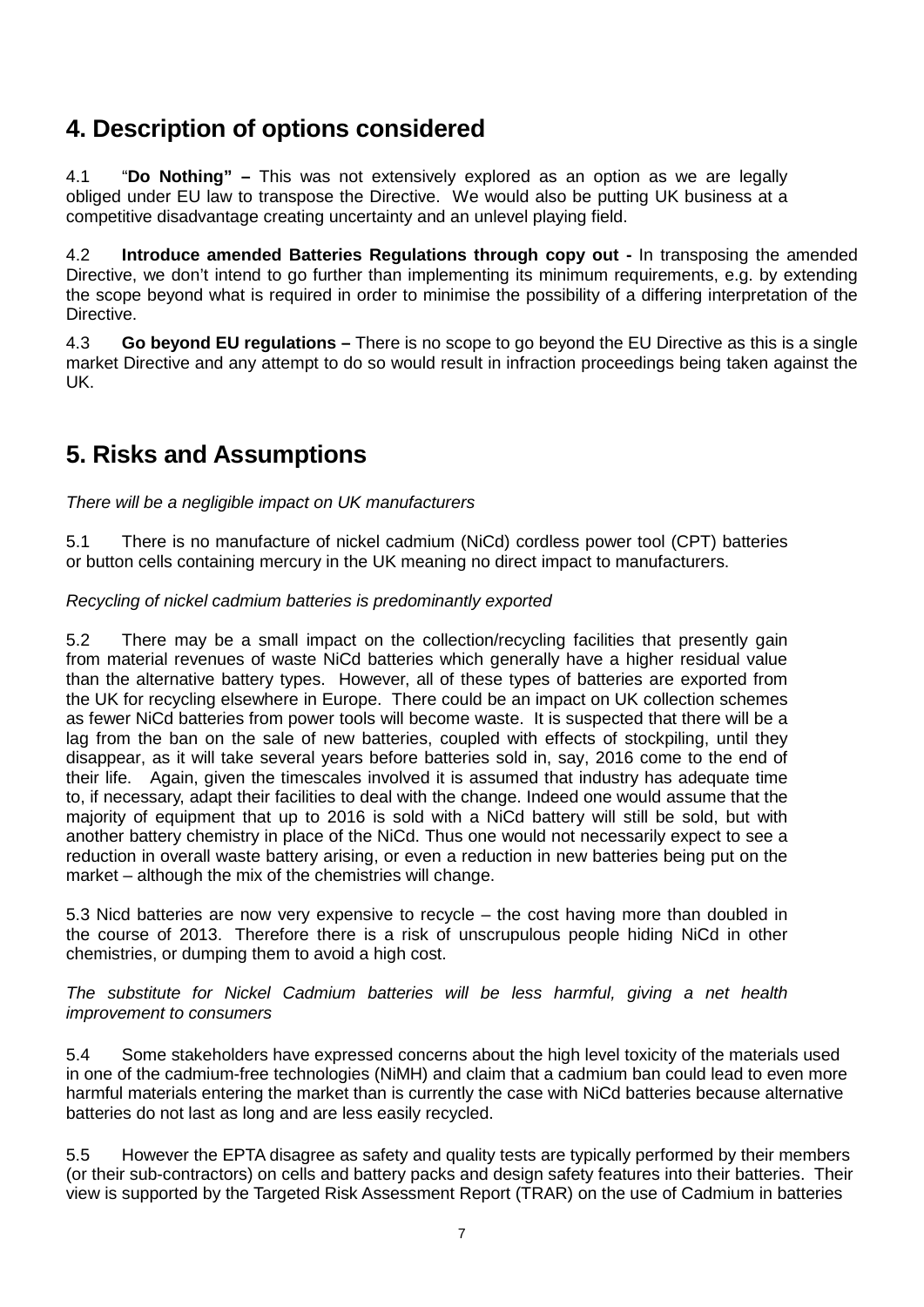and the Risk Reduction Strategy (RRS) adopted for Cadmium by the EU.<sup>[1](#page-8-1)</sup> The latter report states that "the conclusion of the assessment to the risk to Consumers is that there is at present no need for further information and /or testing or for risk reduction measures beyond those which are being applied. This conclusion is reached because: among the scenarios examined in the risk assessment, Cadmium oxide is only used for the manufacture of NiCd batteries and, in this case, consumer exposure is considered to be non-existent or negligible.

5.6 In recent years lithium-ion technology has taken the market share from NiCd to such an extent that last year NiCd represented only 10% by value. Over the same period collection systems have improved and there are more batteries collected and recycled. Collection and recycling of Ni-Cd batteries is driven by the value of the nickel and cadmium content of the waste NiCd batteries. The implementation of the Batteries Directive and the future restriction of placing portable NiCd batteries on the market is resulting in a situation where more waste NiCd batteries are collected than the quantity of new NiCd batteries placed on the market. Therefore the impact on the environment is significantly reduced.

## <span id="page-8-0"></span>**6. Costs and Benefits of Option 1**

The analysis below concludes the unmonetised benefits to human health outweigh the small transition costs of the legislation.

#### **Costs**

 $\overline{1}$ 

- 6.1 There are two potential costs of option 1 that are considered in this analysis:
	- Increased cost of nickel cadmium and mercury battery substitutes to consumers
	- Reduced sales to UK cordless power tool retailers and manufacturers due to reduced demand if the price elasticity of demand is significant

The assumptions above show that there are no manufacturers of nickel cadmium or mercury batteries in the UK, therefore there is no value lost in production. However, the ban could still affect consumers who purchase goods with nickel cadmium and mercury batteries, since they will now have to purchase substitutes. The substitutes are shown to be more expensive for the consumer goods affected; however the value of sales for those products is shown to be very small with a trended decline even in the absence of the regulation amendments. Therefore, the analysis concludes a negligible cost to both consumers and businesses from the new regulations.

#### *Increased cost of substitutes to consumers*

6.2 The main consumer goods that contain nickel cadmium batteries are cordless power tools. The price differential and market trends are considered here and the substitute for mercury batteries is considered afterwards.

6.3 NiCd batteries are used in some cheaper cordless power tools. Consumers will still be able to buy corded power tools (cheapest option) and power tools with alternative (but more expensive) batteries such as NiMH or Lithium-ion. The impact on UK consumers is expected to be limited; in Western Europe, around 70% of cordless power tools (volume) already use these alternative chemistries as they provide more power for a given weight and can be more quickly charged. NiCd batteries are used much more commonly in Eastern Europe where the cost

<span id="page-8-1"></span>http://publications.jrc.ec.europa.eu/repository/bitstream/111111111/1032/1/reqno\_jrc38226\_european%20union%20risk%20assessment%20rep ort%20-%20part%201%20-%20environment%20-%20cadmium%20oxide%20and%20cadmium%20metal%5B2%5D.pdf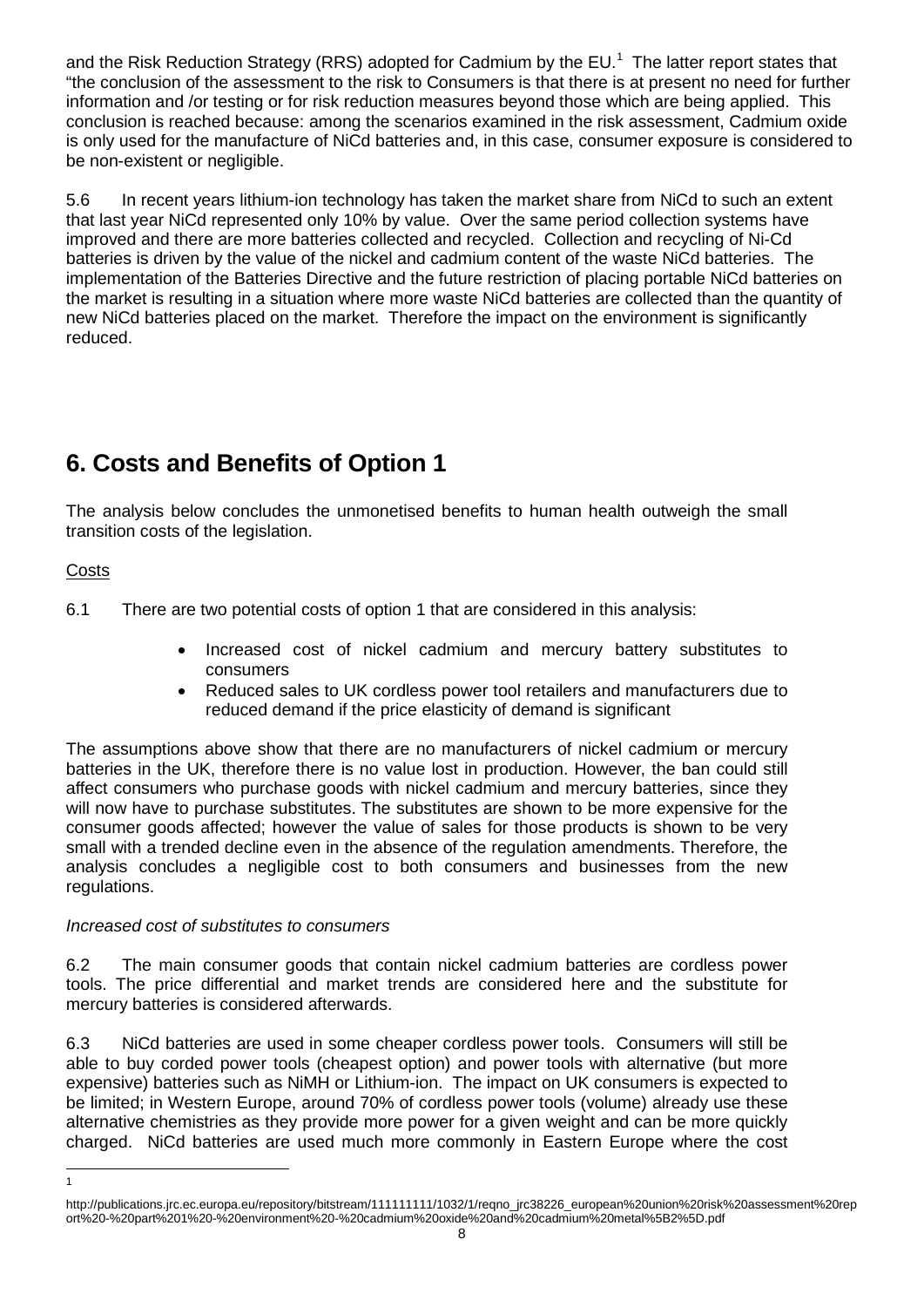advantage is more significant to consumers. The European Power Tool Association (EPTA) collects pan-European sales data from its members and provides consolidated statistics back to those members on a confidential basis. Their estimate of the 2012 EU27 market of CPTs was 1.6 billion euros and 14 million units. They estimated that products powered by lithium-ion batteries represented 70% and products powered by nickel based batteries 30%. Their estimate of the size of the UK, based on GDP was around 14% of the EU.

*Nickel Cadmium battery power tool sales have been on a long term decline and now only make up an estimated 10% of the market*

6.4 The estimate of 70% of cordless power tools in the UK containing Nickel cadmium batteries shows the volume but industry discussions have suggested that an estimated 90% of the value of all cordless power tools sold in the UK use Lithium ion or NiMH batteries. The sale of Nickel Cadmium power tools has been in decline, since the lighter batteries entered the market from 2006. The increase of approximately 10-20% in price for the lighter batteries has been paid by most consumers as there is a gain in quality to offset the price increase: lighter power tools.

6.5 The price increase in the upfront cost of lithium ion batteries, the main substitute, may underestimate the true economic cost increase to consumers compared to nickel cadmium batteries. This is because the battery life of Nickel cadmium batteries has been shown to be greater than lithium ion and nickel-metal hydride batteries. A recent update of power tool battery collection and recycling in Japan, provided by the European Power Tools Association, revealed the following graphic which shows the average disposal term for each battery chemistry over five years:

Fig 1. Japanese data on average battery life of cordless power tool batteries, provided by EPTA



6.6 The figure shows improving performance of Ni-Cd substitutes but evidence suggests that substitutes will have to be replaced more often and therefore the full economic lifetime cost is likely to be higher than  $10-20\%$  $10-20\%$  $10-20\%$ .<sup>2</sup> However, market data and industry discussions have all suggested that in the UK the regulations will not significantly speed up the observed decline in Nickel cadmium power tool sales. Industry has also stated that they do not expect to see a decline in sales, therefore analysts have concluded costs to consumers and businesses will be negligible.

#### *The increased cost of mercury battery substitutes*

6.7 The Commission produced an impact assessment in 2012 which suggested that replacement chemistries were available and that the cost increase was between 5 and 10%

 $\ddot{\phantom{a}}$ 

<span id="page-9-0"></span><sup>&</sup>lt;sup>2</sup> In addition to the Japanese study, in 2010 Arcadis consultants made an environmental and socio-economic analysis of batteries used in CPTs in relation to the impending review of the Battery Directive[. http://ec.europa.eu/environment/waste/batteries/pdf/report\\_12.pdf](http://ec.europa.eu/environment/waste/batteries/pdf/report_12.pdf)

The following excerpts are taken from the analysis:

<sup>&</sup>quot;NiCd CPT surpass other technologies in service life. Where NiCd CPT are expected to have a service life of approximately 10 years, Ni-MH tools and Li-ion tools currently have one of only 6 and 4 years. This means that consumers will need to replace Ni-MH or Li-ion CPT earlier compared to the replacement of their NiCd CPT, which leads to a higher cost."